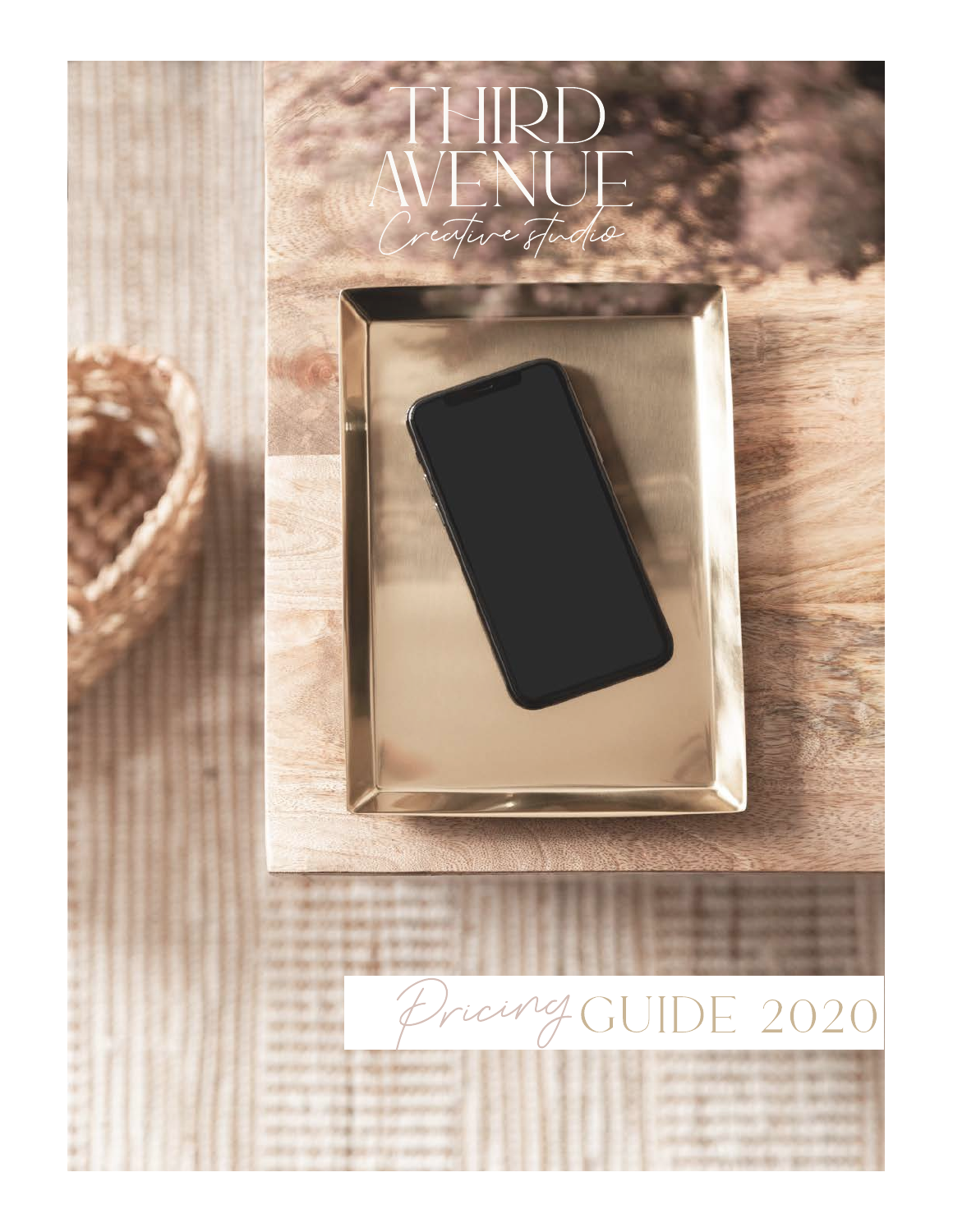## BRAND DESIGN

*Average Timeframe: 5 weeks Starting At: \$1,050*

The journey

Your brand should to be unique and beautiful, it deserves a thoughtful design that represents you! You will obtain that through the BRAND DESIGN package, and we promise you will enjoy the process as much as we do.

This journey begings with a *Branding Questionnaire* that will help us to get to know more about you and your business vision. Followed by a *Brand Planning e-meeting* (we can have that with coffee or tea), where we'll go through the brand design process.

Create a strong and meaninful foundation for your business along with a unique design that represents you and your business while providing a first class experience for your ideal client!

### PACKAGE DETAILS

### BRAND EXPLORATION

- I. BRANDING QUESTIONNAIRE
- II. PINTEREST BOARD COLLECTION
- III. STYLED MOOD BOARD

### CUSTOM BRAND DESIGN

- I. PRIMARY LOGO
- II. SECONDARY LOGO
- III. BRAND MARK DESIGN
- IV. BRAND SUBMARK DESIGN

### BUSINESS GUIDES

I. BRAND STYLE GUIDE II. LAUNCH DAY PACK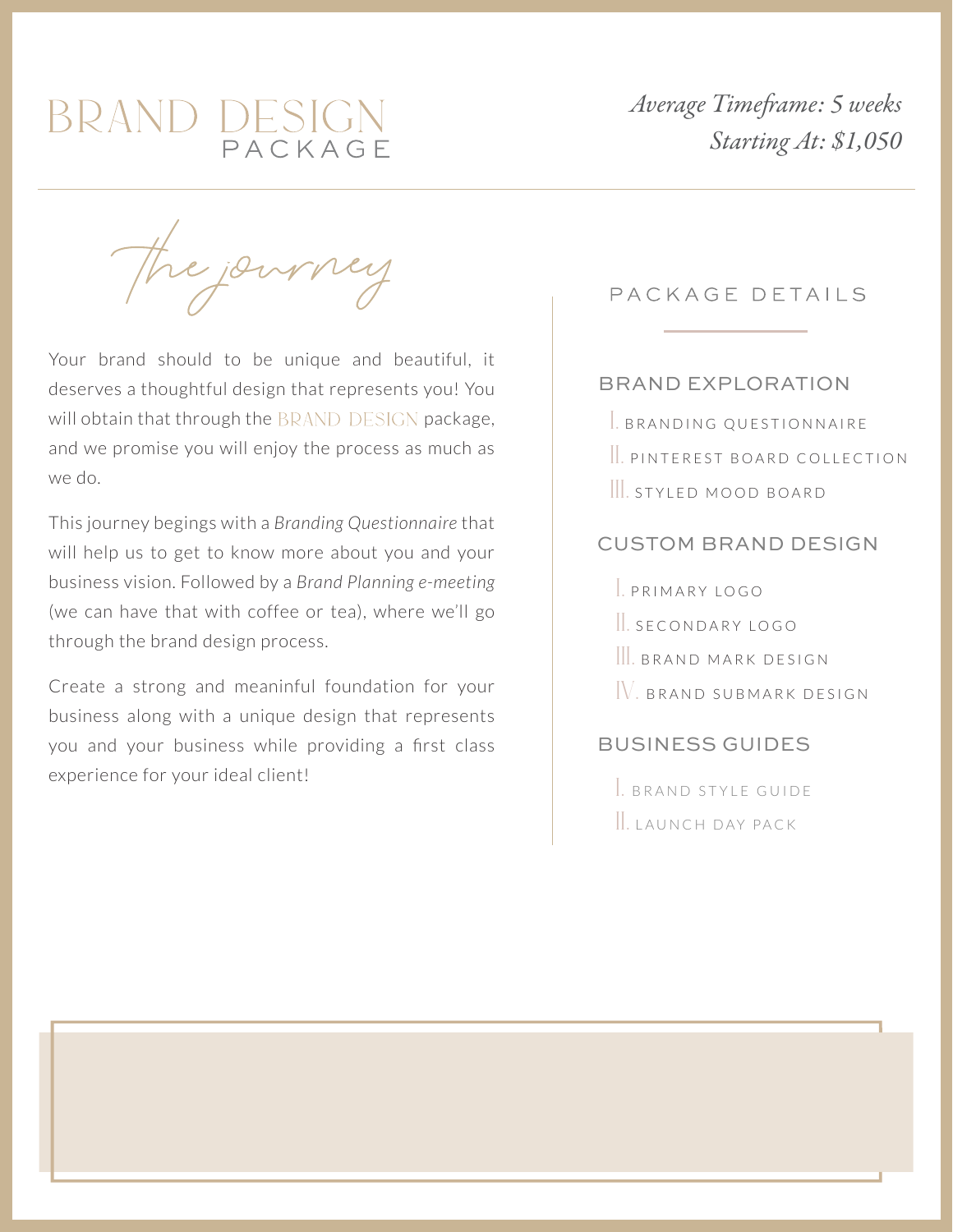# BRAND IDENTITY

### *Average Timeframe: 5 weeks Investment Starting At: \$1,500*

The journey

A unique and beautiful brand accompanied by polished stationery will help you establish your brand identity. This is offered in our  $\quad$  BRAND IDENTITY package, we are sure you will want to find any excuse to use your new stationery!

This journey begins with a *Branding Questionnaire* that will help us to get to know more about you and your business vision. Followed by a Brand Planning e-meeting (we can have that with coffee or tea), where we'll go through the brand design process.

Establish your brand identity along with a unique design that represents you and your business while providing a first class experience for your ideal client!

### PACKAGE DETAILS

### BRAND EXPLORATION

- I. BRANDING QUESTIONNAIRE
- II. PINTEREST BOARD COLLECTION
- III. STYLED MOOD BOARD

### CUSTOM BRAND DESIGN

- I. PRIMARY LOGO
- II. SECONDARY LOGO
- III. BRAND MARK DESIGN
- IV. BRAND SUBMARK DESIGN

### STATIONARY DESIGN

I. THREE STATIONERY DESIGNS

### BUSINESS GUIDES

- I. BRAND STYLE GUIDE
- II. L A UNCH DAY PACK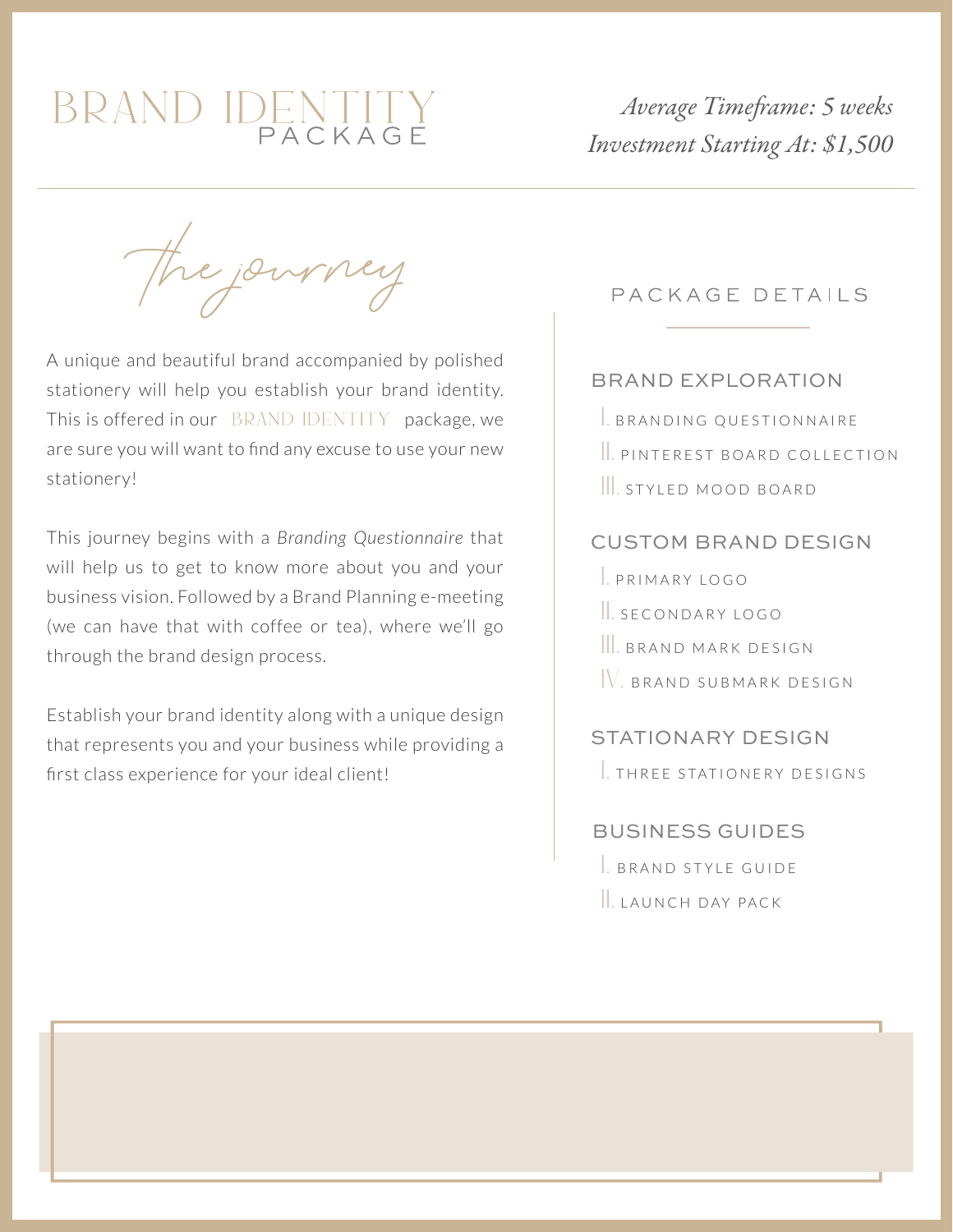## WEBSITE DESIGN

*Average Timeframe: 8 weeks Investment Starting At: \$2,750*

The journey

Already in love with your current Brand Identity? Looking for a clean and elegant website only? We got you covered with our WEBSITE DESIGN package! This will help you to take your business to the next level and all the world will see it!

This journey begins with a Branding Questionnaire that will help us to get to know more about you and your business vision. Followed by a Brand Planning e-meeting (we can have that with coffee or tea), where we'll go through the brand design process.

Elevate your business to the next level with a polished elegant website while keeping your current brand identity and providing a first class experience for your ideal client!

### PACKAGE DETAILS

### WEBSITE DESIGN

I. SHOWIT WEBSITE OR

II. S H OPIFY WEB SITE ( *F O R E - C O M M E RC E O N LY* )

### BUSINESS RESOURCES

I. LAUNCH DAY PACK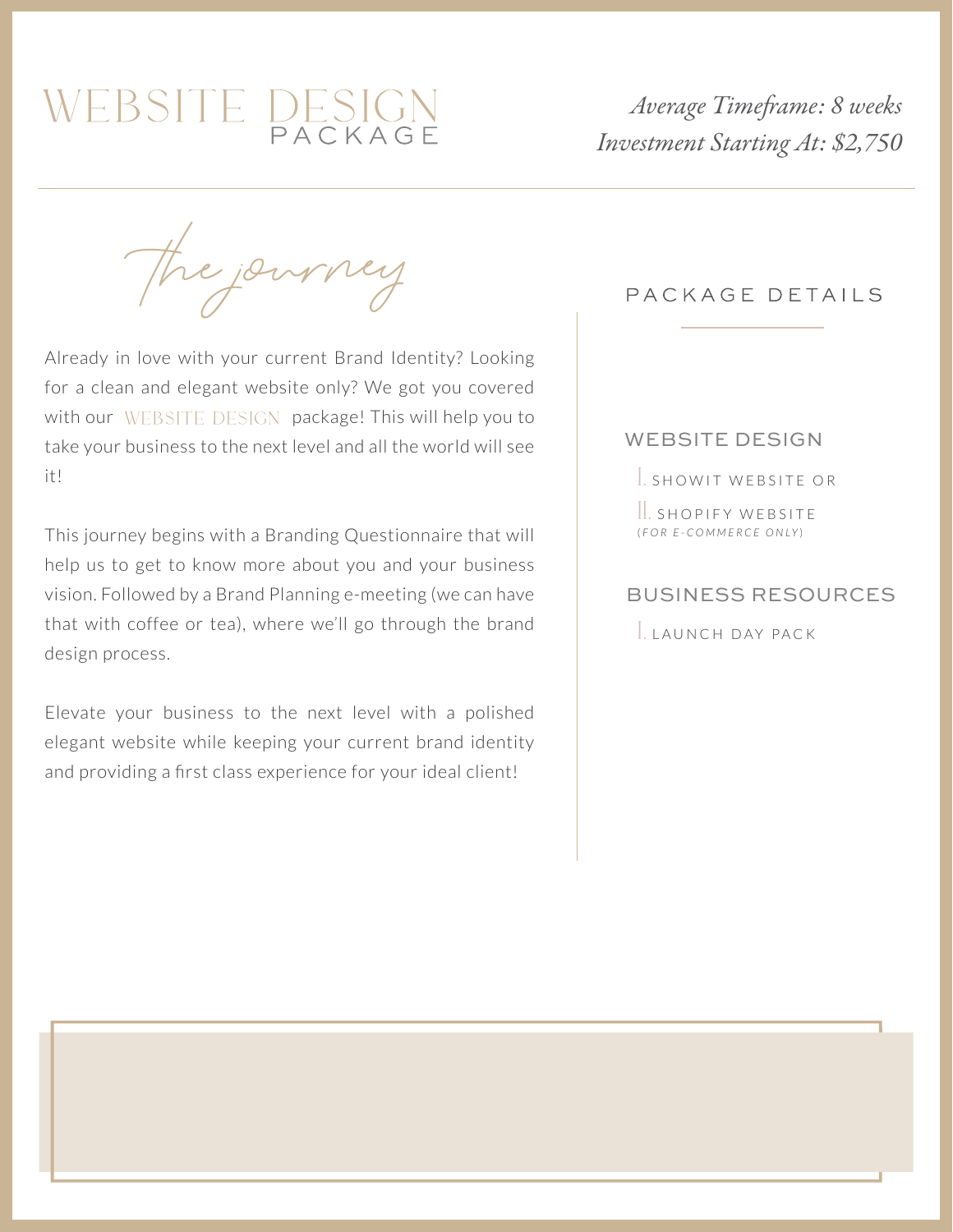## THE ROUND-UP<br>PACKAGE

*Average Timeframe: 10 weeks Investment Starting At: \$4,150*

The journey

If you are looking to build your brand identity with a unique brand design, polished stationery, and with a customized website that will set your business for success, our ROUND-UP package is what you are looking for! This package has all you need, no more trying to figure out how to make things work, we will take care of it!

This journey begins with a Branding Questionnaire that will help us to get to know more about you and your business vision. Followed by a Brand Planning e-meeting (we can have that with coffee or tea), where we'll go through the brand design process.

Our Round-Up package is our most popular one because it equips businesses/entrepreneurs for the next step of their business with a thoughtful and meaningful Brand Identity and a stellar Website design. The second second series of the second second series of the second series of the s

### PACKAGE DETAILS

### BRAND EXPLORATION

- I. BRANDING QUESTIONNAIRE
- II. PINTEREST BOARD COLLECTION
- III. STYLED MOOD BOARD

### CUSTOM BRAND DESIGN

- I. PRIMARY LOGO
- II. SECONDARY LOGO
- III. BRAND MARK DESIGN
- IV. BRAND SUBMARK DESIGN

### STATIONARY DESIGN

I. THREE STATIONERY DESIGNS

### WEBSITE DESIGN

### BUSINESS GUIDES

- I. BRAND STYLE GUIDE
- II. L A UNCH DAY PACK